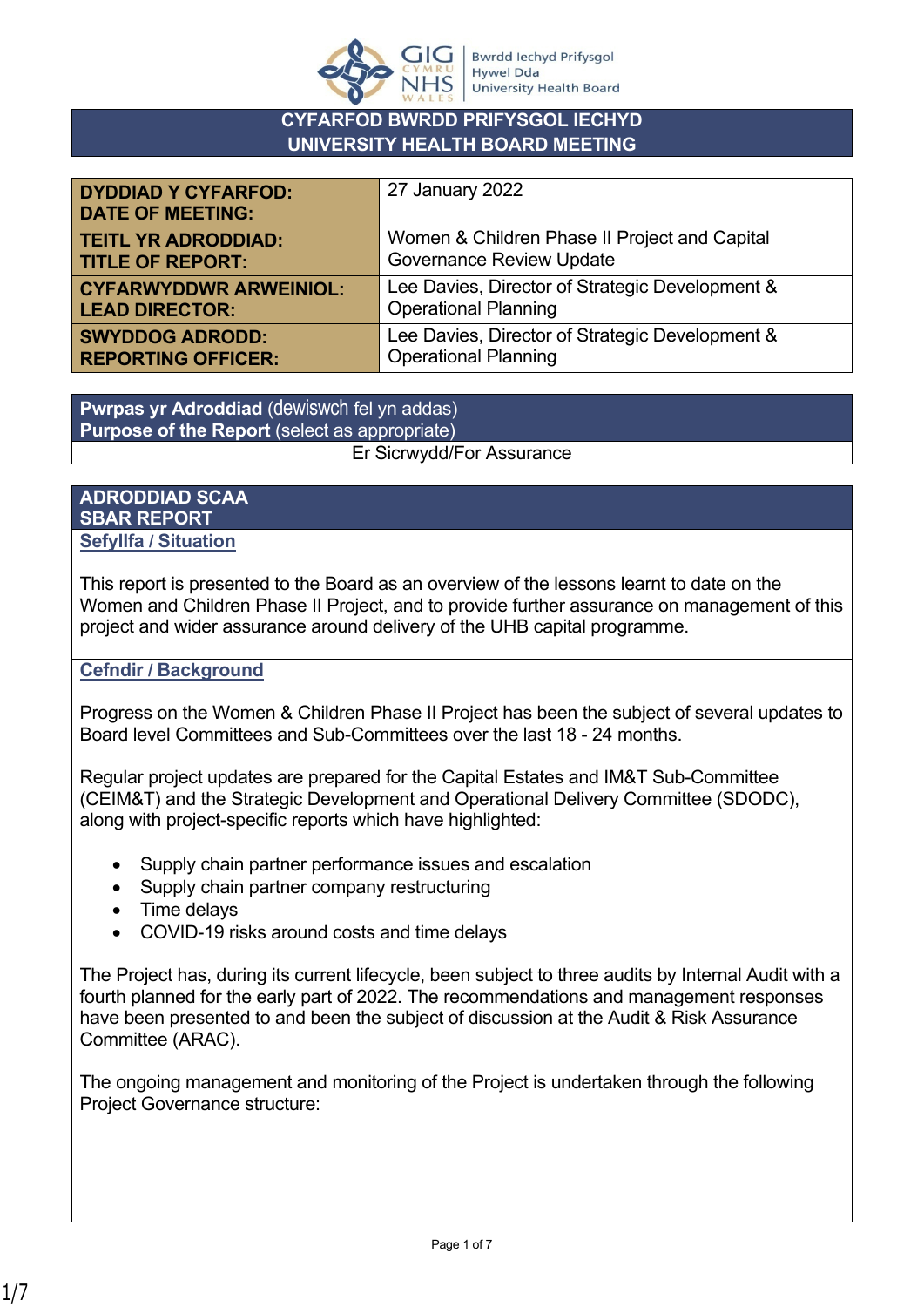

The Project Group is chaired by the Senior Responsible Owner (SRO) for the Project and the Project Team is chaired by the Project Director (PD) . These roles have changed since project inception. The current SRO is the Director of Acute Services and the PD is the General Manager for Women and Children's services.

# **Timeline**

The first two sections of this Project have now been handed over to the UHB and these include:

- Completion of Tŷ Nant office accommodation on Glangwili site
- Completion of the Labour ward. This was completed on  $30<sup>th</sup>$  January 2020 and used as temporary accommodation for the Neo-Natal Unit whilst the work to complete this area was undertaken
- Completion of the Neo-natal Unit handover accepted 23rd December 2021

The clinical teams operating in the labour ward and special care baby unit will move into their new permanent accommodation over the next two months, following commissioning and phased moves.

The delivery timeline of the overall Project has been impacted by several issues since the commencement of construction. The issues previously reported have ranged from site and ground complexities to structural issues and COVID-19 and social distancing requirements. Whilst some of the issues could not have been foreseen by the contractor, other elements of the scheme delay are associated with contractor issues, whereby the cost consequences of these weeks will remain with them. The current anticipated completion dates are as follows:

| <b>Section</b> | <b>Phase</b>          | <b>Anticipated Current Completion</b><br><b>Dates</b> |  |  |  |
|----------------|-----------------------|-------------------------------------------------------|--|--|--|
| Section 1      | Labour Ward           | 30/01/2020                                            |  |  |  |
| Section 2      | <b>Neo Natal</b>      | 23/12/2021                                            |  |  |  |
| Section 3      | Theatres 1 & 2        | Mid Feb 2023                                          |  |  |  |
| Section 4      | <b>Changing Rooms</b> | End May 2023                                          |  |  |  |
|                | <b>Completion</b>     | End July 2023                                         |  |  |  |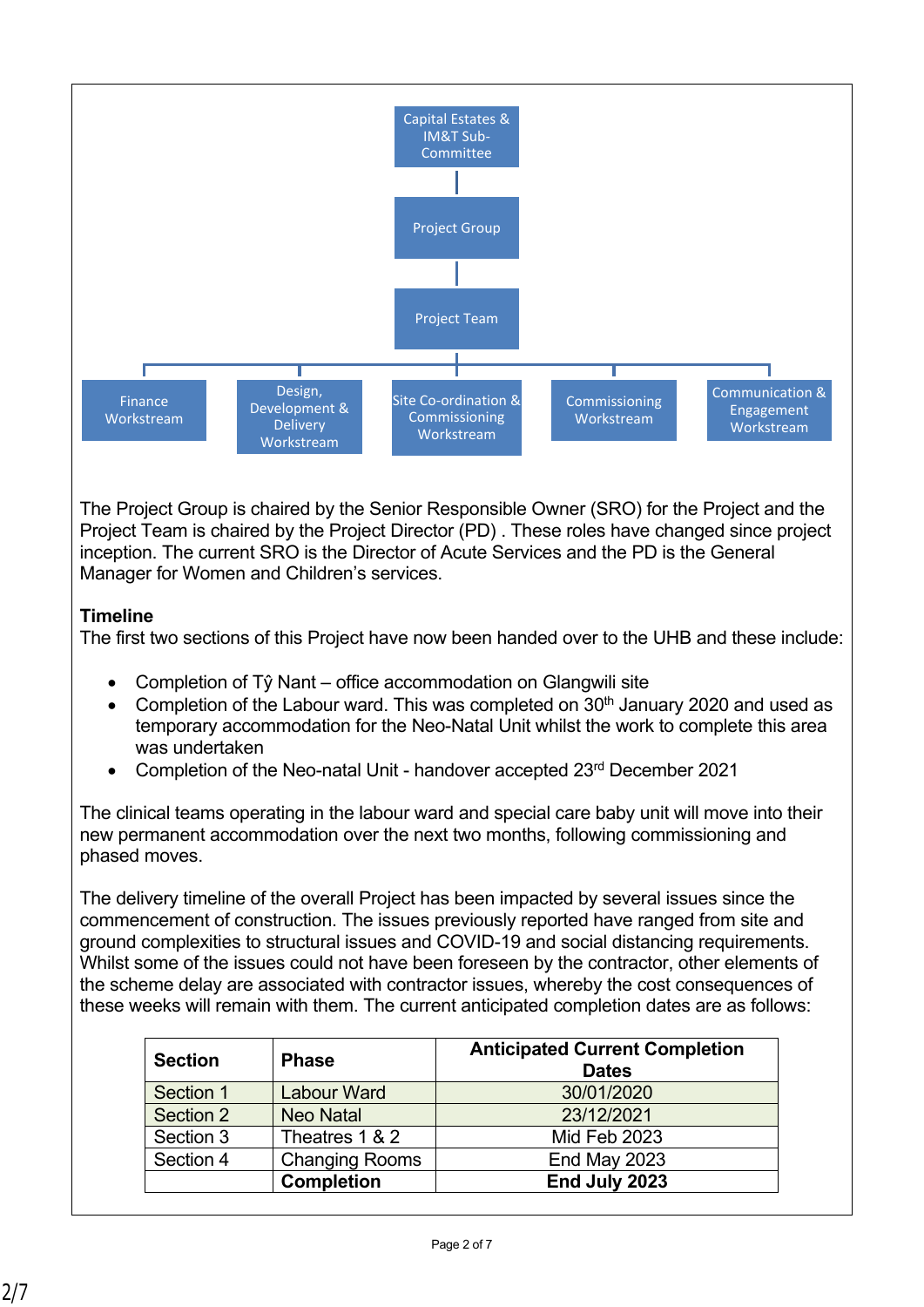Revision C41 of the programme has been received from the supply chain partner, this is subject to acceptance by the Project Manager and is based on continuing need for social distancing for the remainder of the programme.

The scheme completion is now being estimated as the end of July 2023.

There remains a risk that further delays could be encountered during the construction works associated with Sections 3 and 4.

## **Cost**

The current Project outturn cost reported is £29.541m and takes into account the delays currently agreed.

From the outset, the UHB was informed that the re-market tested costs to deliver the Full Business Case for Women & Children Phase II were £1.169m over and above the Welsh Government funding approval and would be funded from the UHB's Discretionary Capital Programme allocation (DCP). Until recently, the additional estimates of outturn costs have been contained within this amount. Following a review of the Project Construction Risk Register in June 2021 and the requirement to include an additional risk to deal with latent defects in HDdUHB's buildings concerning the theatre flooring, it was reported that an additional £0.3m will be required as a contribution from the UHB's DCP allocation. There is a potential that this could increase by another £0.3m, depending on the progress made as the Project moves from Section 2 completion into Section 3 construction*.* Planning for the DCP prioritisation has accounted for the additional contribution required in 2022/23.

## **Asesiad / Assessment**

The assessment section has been structured to highlight three main areas through which lessons are being learnt.

## General Overview

As anticipated in the Full Business Case (FBC), the complexity of delivering this multi-phased Project, along with the constraints of building in a confined space on a live, ageing site has proved challenging. These challenges have contributed to a series of issues affecting the project timeline. The Project has been further compromised by the outbreak of the COVID-19 pandemic and the impact of social distancing legislation, which could not have been anticipated at the outset of the Project.

During the construction period, the supply chain partner has experienced a number of financial challenges which have resulted in a significant restructuring of their company infrastructure. This restructuring has, in part, led to challenges around staff continuity and performance issues. The UHB has been proactive in escalating and monitoring these issues, both with the NHS Wales Shared Services Partnership - Specialist Estates Framework Management team and directly with the supply chain partner management team at Director level. Ongoing monitoring of these issues through the Project Governance structure will remain in place for the duration of the Project, with appropriate escalation enacted when required. A member of the Shared Services Team is a member of the Project Team and provides external scrutiny and advice to the Team in their discussions.

## Internal Audit

The key focus of the Internal Audit reports has been around project governance, and the technical and contractual management of the Project.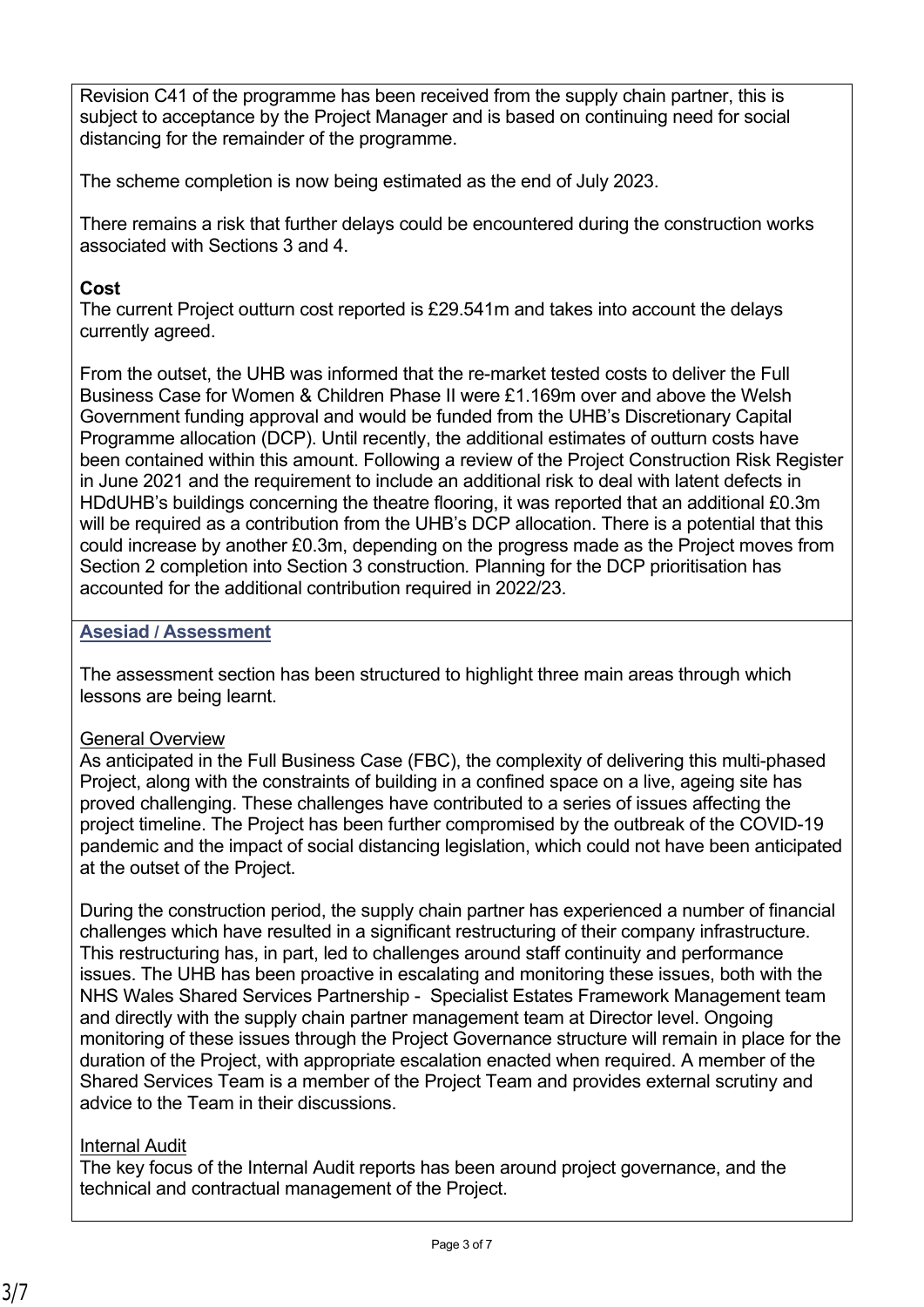Over the three audits undertaken to date, 36 recommendations have been issued, with 34 of these having been closed. The audit recommendations are monitored by the Project Group to ensure that appropriate and timely actions are taken. Of the 2 outstanding recommendations, 1 will be closed following the Section 2 completion and 1 cannot be closed until the Project is complete.

Management action following audit reports on the Project include project-specific and general changes around:

- Enhanced reporting on specific schemes to SDODC
- Increased frequency of Project Group meetings when appropriate
- Review of future project contracts prior to signature to ensure reporting of recommended contractual terms and a focus on appropriate levels of losses and ascertained damages.

# Interim Lessons Learnt Review

Due to issues experienced during the sectional completion of Phase 1, a mid-project Lessons Learnt Review was also undertaken on the Project in June 2021 and reported into the Capital Estates and IM&T Sub-Committee in July 2021.

The aim of the review was to:

- Engage the project teams and those impacted by the scheme specifically
- Understand what has worked well and not so well within the project
- Explore the challenges faced within the project
- Find elements of good practice that can be developed and shared more widely
- Provide content for the development of the project management framework being developed by the Capital Planning Team
- Review the benefits realisation plan for the project
- Review of audit recommendation

| Aim                                    | <b>Key Learning</b>                                                                                                                                                                                                                                                                                                                                      |
|----------------------------------------|----------------------------------------------------------------------------------------------------------------------------------------------------------------------------------------------------------------------------------------------------------------------------------------------------------------------------------------------------------|
| What has worked well                   | Importance of ensuring and maintaining good communication<br>$\bullet$<br>with the Project Team<br>Engaged SRO and PD<br>$\bullet$                                                                                                                                                                                                                       |
| Challenges faced                       | Ensuring the process of early escalation of contractor<br>$\bullet$<br>performance is clear<br>Ensuring that the impact of changes to timelines are<br>$\bullet$<br>communicated to wider staff and key stakeholders<br>Extending engagement with teams beyond the service leads<br>$\bullet$                                                            |
| Good practice                          | Importance of good project organisation - the new role of<br>$\bullet$<br>Project Commissioning Officer, which is capital funded but<br>embedded within the Directorate, has been invaluable to the<br>service leads on this project                                                                                                                     |
| <b>Project Management</b><br>Framework | The challenging internal timelines for FBC completion reduced<br>$\bullet$<br>the opportunity for design scrutiny by all stakeholders prior to<br><b>FBC</b> submission<br>• For future schemes which involve the significant refurbishment<br>of existing buildings allowing enough time in the programme to<br>undertake appropriate risk assessments. |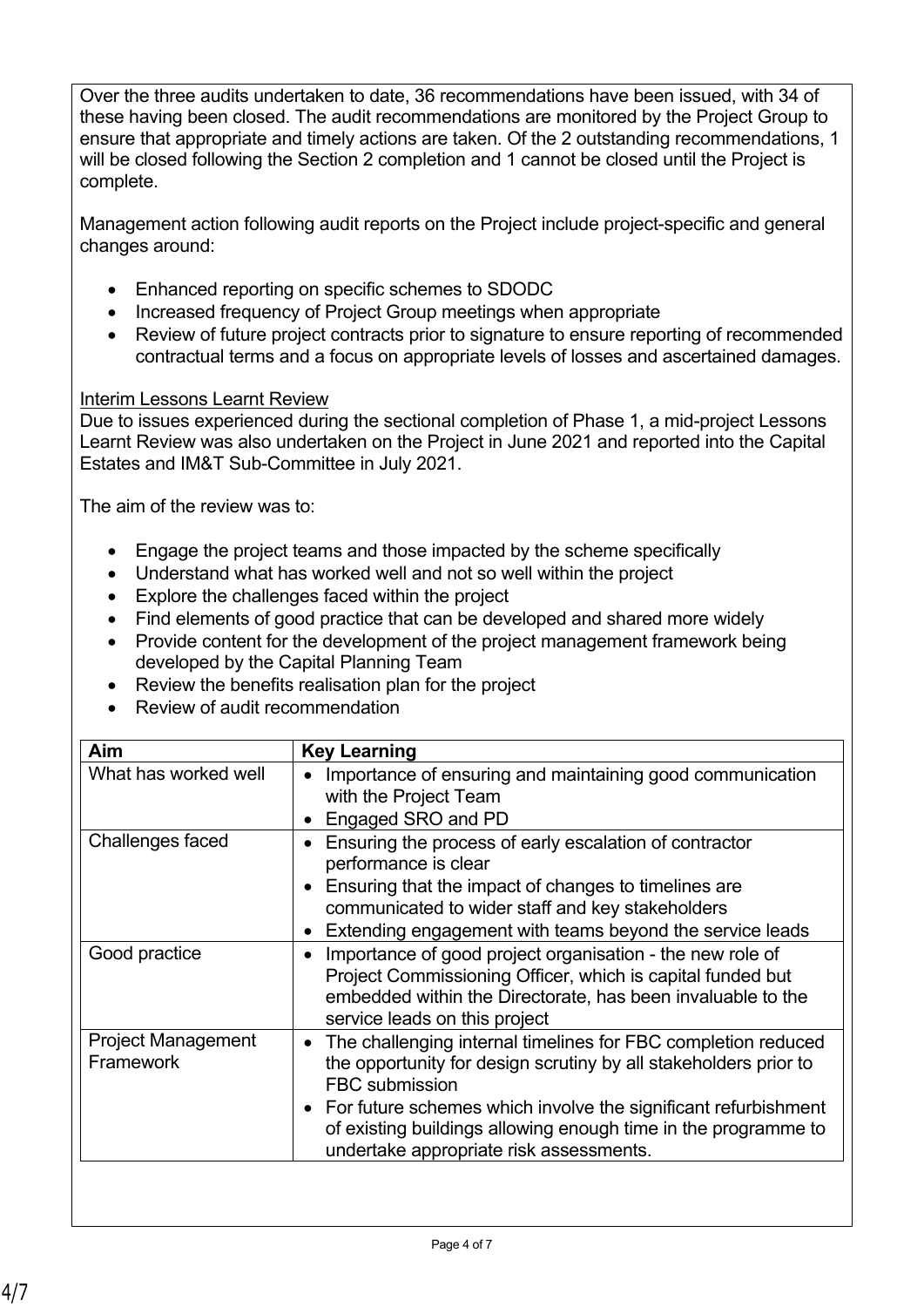The information gathered has been used to inform the actions of the Project Group and further Post Project Evaluations on other projects that have since been undertaken by the Capital Planning Team.

#### Capital Governance Review

The issues that have arisen during the Women and Children Phase II Project helped form the scope of the Capital Governance Review undertaken during the summer of 2021.

The Capital Governance Review, which was requested by the Board and reported to ARAC in October 2021, was in part associated with the challenges of delivering this scheme. The purpose of the review was:

*'To provide assurance that appropriate Capital Governance processes are in place to ensure that the organisation learns the lessons from past and current projects to improve governance, organisational processes and the delivery of future projects.'*

The table in Appendix 1 provides the context of all the major capital projects delivered by the UHB in the period between 2014/15 and 2020/21.

The Capital Governance Review made 12 recommendations, with an action plan and management response submitted to ARAC in December 2021. The recommendations were themed into the following areas:

- Standardisation of documentation and framework for capital projects
- Review of contract documentation prior to UHB sign off (direct consequence of lessons learnt from W&C Project)
- Continuation of lessons learnt and PPE reviews
- Review of CEIM&T terms of reference and duties
- Capacity of existing teams to deliver the UHB's ambitious capital agenda
- Project Director appointment and training
- Prioritisation of capital schemes for the UHB Infrastructure Enabling Plan
- Review of internal scrutiny process for business cases

Work is currently ongoing to deliver against the management response and action plan and progress against this will be reported to SDODC.

In accordance with best practice, there will be a formal internal Post Project Evaluation (PPE) of the Women & Children's Project and a Welsh Government Assurance Hub Gateway 5 review will be undertaken 12-18 months following project handover. These evaluations are key to ensuring that issues that arise and lessons learnt from past and current projects inform our action on future projects.

#### **Argymhelliad / Recommendation**

The Board is asked to take assurance from the governance arrangements in place to manage the Women and Children Phase II Project to completion, the work undertaken on the midproject Lessons Learnt Review and the Capital Governance Review to maximise learning and embed that learning, both in this Project and in the wider UHB capital programme.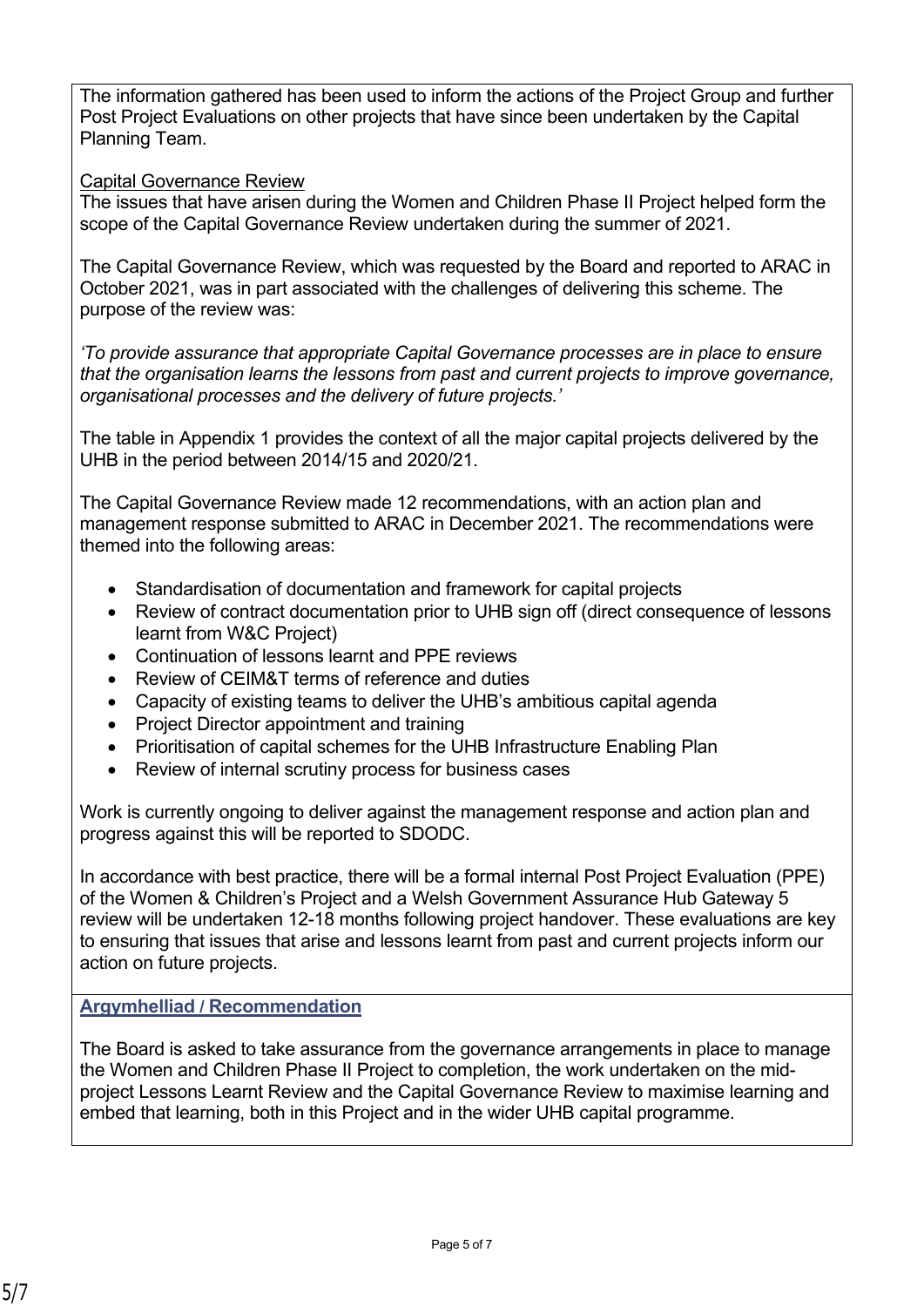| Amcanion: (rhaid cwblhau)<br><b>Objectives: (must be completed)</b>                                                                                      |                                                                                                       |
|----------------------------------------------------------------------------------------------------------------------------------------------------------|-------------------------------------------------------------------------------------------------------|
| Cyfeirnod Cofrestr Risg Datix a Sgôr<br>Cyfredol:<br>Datix Risk Register Reference and<br>Score:                                                         | Risk 1196 - Insufficient investment in<br>facilities/equipment/digital infrastructure (risk score 16) |
| Safon(au) Gofal ac lechyd:<br>Health and Care Standard(s):                                                                                               | Governance, Leadership and Accountability                                                             |
| <b>Amcanion Strategol y BIP:</b><br><b>UHB Strategic Objectives:</b>                                                                                     | All Strategic Objectives are applicable                                                               |
| <b>Amcanion Llesiant BIP:</b><br><b>UHB Well-being Objectives:</b><br><b>Hyperlink to HDdUHB Well-being</b><br><b>Objectives Annual Report 2018-2019</b> | 9. All HDdUHB Well-being Objectives apply                                                             |

| <b>Gwybodaeth Ychwanegol:</b><br><b>Further Information:</b> |                                             |
|--------------------------------------------------------------|---------------------------------------------|
| Ar sail tystiolaeth:                                         | <b>Audit Reports</b>                        |
| Evidence Base:                                               | <b>Capital Investment Guidance</b>          |
| <b>Rhestr Termau:</b>                                        | Contained in the body of the report.        |
| <b>Glossary of Terms:</b>                                    |                                             |
| Partïon / Pwyllgorau â ymgynhorwyd                           | Capital Estates and IM&T Sub Committee      |
| ymlaen llaw y Cyfarfod Bwrdd Iechyd                          | <b>Audit &amp; Risk Assurance Committee</b> |
| Prifysgol:                                                   | <b>W&amp;C Project Group</b>                |
| Parties / Committees consulted prior                         |                                             |
| to University Health Board:                                  |                                             |

| <b>Effaith: (rhaid cwblhau)</b>    |                |  |
|------------------------------------|----------------|--|
| Impact: (must be completed)        |                |  |
| <b>Ariannol / Gwerth am Arian:</b> |                |  |
|                                    | Not applicable |  |
| <b>Financial / Service:</b>        |                |  |
| <b>Ansawdd / Gofal Claf:</b>       | Not applicable |  |
| <b>Quality / Patient Care:</b>     |                |  |
|                                    |                |  |
| <b>Gweithlu:</b>                   | Not applicable |  |
| <b>Workforce:</b>                  |                |  |
| Risg:                              | Not applicable |  |
| <b>Risk:</b>                       |                |  |
|                                    |                |  |
| <b>Cyfreithiol:</b>                | Not applicable |  |
| Legal:                             |                |  |
| <b>Enw Da:</b>                     | Not applicable |  |
| <b>Reputational:</b>               |                |  |
|                                    |                |  |
| <b>Gyfrinachedd:</b>               | Not applicable |  |
| <b>Privacy:</b>                    |                |  |
| Cydraddoldeb:                      | Not applicable |  |
|                                    |                |  |
| <b>Equality:</b>                   |                |  |